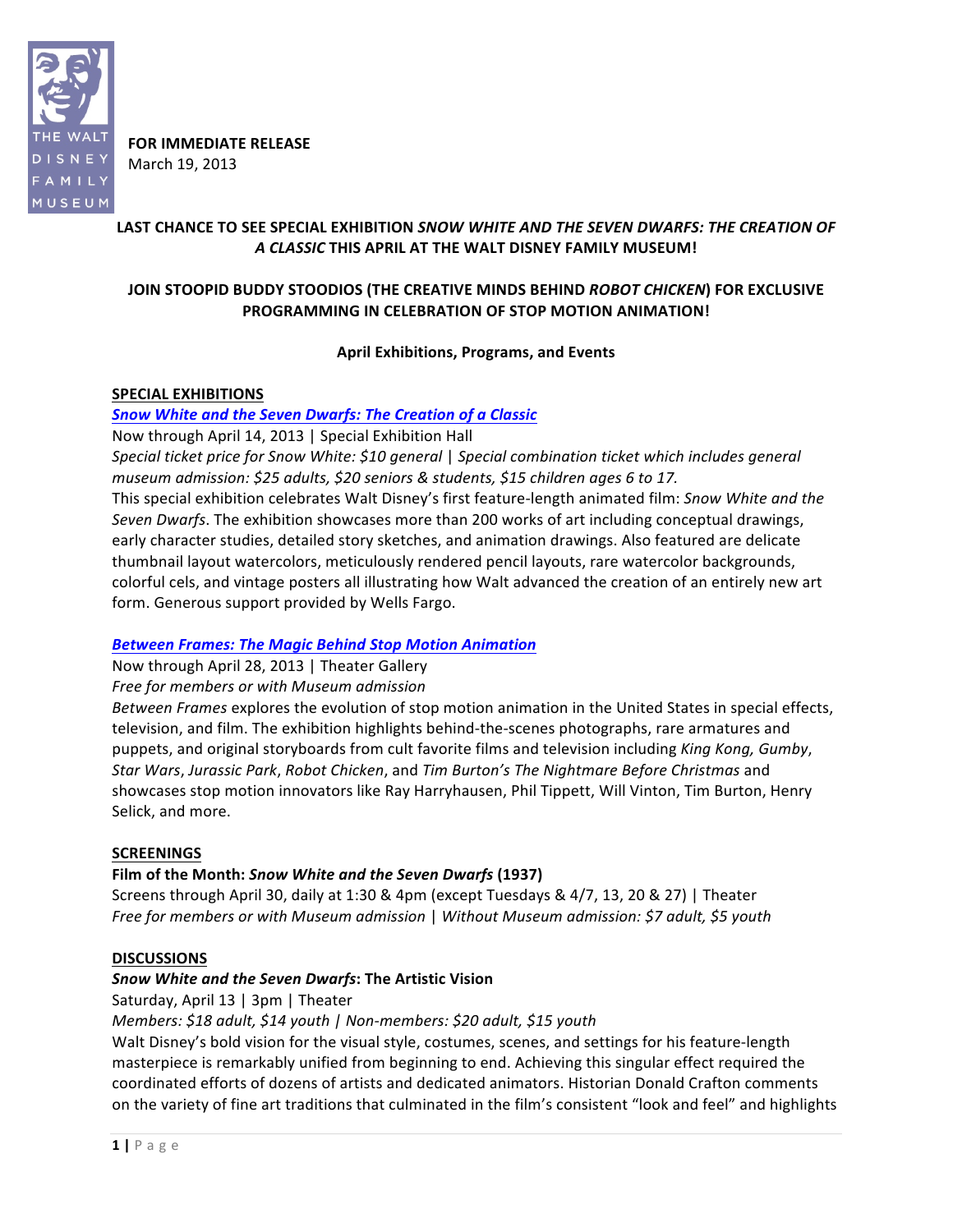the contributions of those members of the Disney staff associated with the California Water Color Society.

### Panel Discussion: The Making of Robot Chicken

Saturday, April 27 | 2pm | Theater *Members:* \$18 adult, \$14 youth | Non-members: \$20 adult, \$15 youth Join the crew from Stoopid Buddy Stoodios, the masterminds behind the stop motion TV show Robot *Chicken*, for a behind-the-scenes look at the making of this modern cult favorite.

### SPECIAL PROGRAMS

### Animate Your Night: The Island of Misfit Toys

Friday, April 26 | 7–10pm | Museum-wide

Members: \$8 for Animate Your Night ticket only, \$16 for *Robot Chicken* program and Animate Your Night tickets

Non-members: \$12 for Animate Your Night ticket only, \$22 for *Robot Chicken* program and Animate Your Night tickets

Ages 18+

Celebrate the closing of our special exhibition, Between Frames: The Magic Behind Stop Motion Animation, with a party full of misfit adventure. Join the creators of *Robot Chicken* and the founders of Stoopid Buddy Stoodios as they present some of their favorite clips, followed by a Q&A. Enjoy eats from Adam's Grub Truck and Me So Hungry, then have a hair-raising sip of our signature cocktail: The Evil Doctor.

### SPECIAL PROGRAMS

### **Look"Closer Gallery"Talks**

Friday–Sunday, April 26–28 11am, 1 & 3pm | Theater Gallery *Free for(members(or with museum(admission* Discover the magic behind the process of bringing objects to life onscreen.

### **CLASSES"& ACTIVITIES**

### **Open Studio: Animation Techniques**

Saturday & Sunday, April 6 & 7 1-4pm | Learning Center **Free for members or with Museum admission** Explore various parts of the process of creating an animated film. Discover the magic behind developing stories, inking and painting, and creating concept art.

### Learn from the Masters Series: Painting with Watercolor

Saturday, April 13 | 10am–2:30pm | Learning Center *Members:* \$55 *| Non-member: \$60 adult, \$45 student (valid student ID required)* In this intensive mini workshop, participants work in watercolor on a gesso-treated surface with artist and international workshop instructor Myrna Wachnov.

This class is for participants ages 18+, all levels of experience. Space is limited. Registration required. Email: education@wdfmuseum.org to register or for more info.